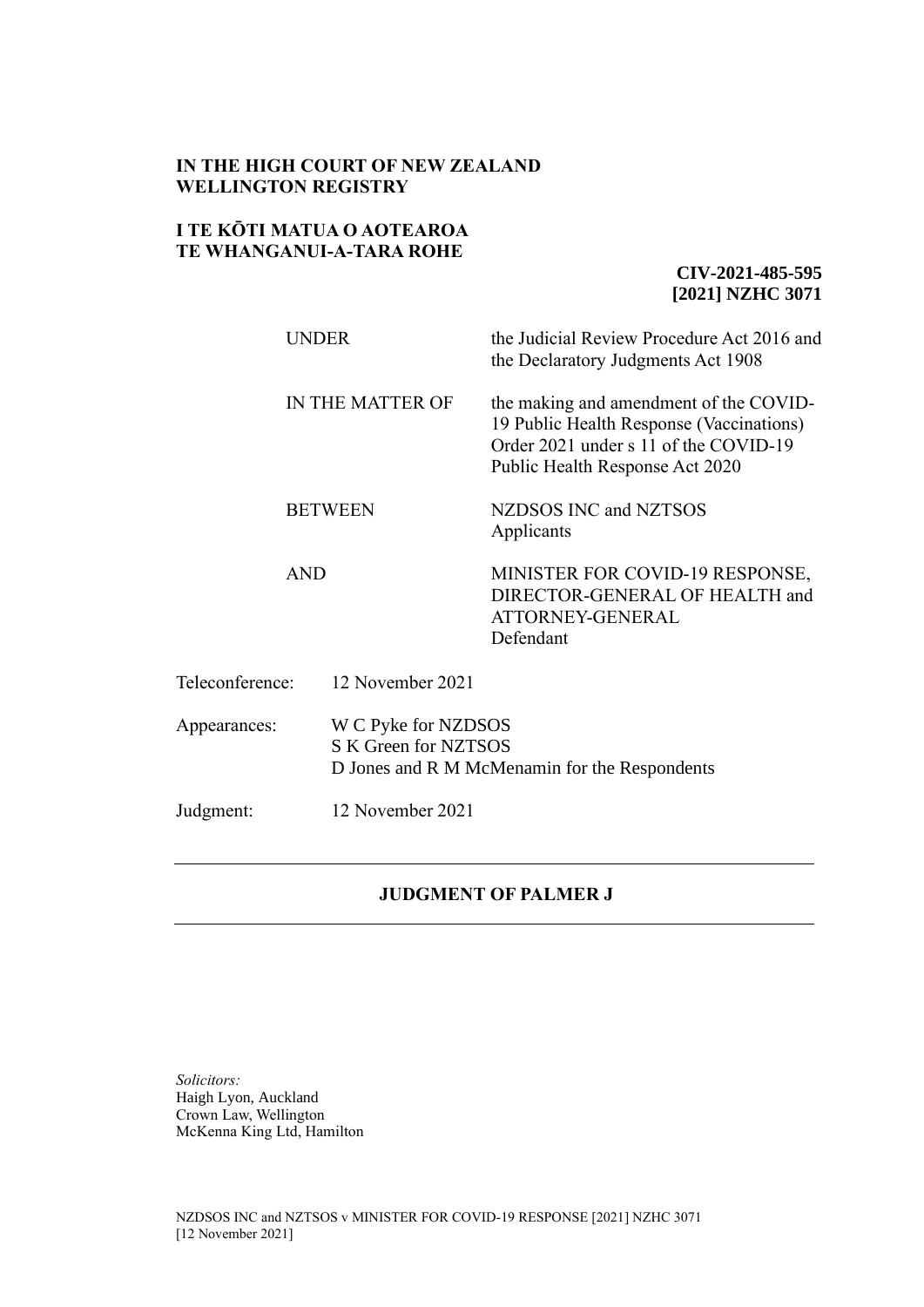## **What happened?**

<span id="page-1-0"></span>[1] NZDSOS and NZTSOS (the applicants) challenge the validity of the COVID-19 Public Health Response (Vaccinations) Order 2021 (the Order). Their first cause of action was heard on 8 November 2021 and dismissed in a judgment this morning.<sup>1</sup> Their second cause of action is that the Order is invalid because it is not a reasonable and demonstrably justified limit on the right to refuse to undergo medical treatment, under ss 5 and 11 of the New Zealand Bill of Rights Act 1990 (Bill of Rights).

[2] On 1 November 2021, the applicants applied for interim orders pending the hearing of their challenge. At a teleconference on 2 November 2021, Mr Pyke indicated they would not pursue that. On 10 November 2021, counsel indicated they did wish to pursue it. On 11 November 2021 I held a teleconference determining the parties' positions. This morning, after issuing the judgment, I issued a minute:

- (a) directing the Registrar to set down a hearing of the second cause of action at the earliest opportunity after Monday 6 December 2021;
- (b) indicating that, if the applicants wish to pursue their application for interim orders, I would hear that on Monday 22 November 2021;
- (c) requesting that they indicate as soon as possible whether they wish to pursue interim orders; and
- (d) indicating I would hear counsel about timetabling and any application for interim interim orders (until Monday 22 November) at 2.15 pm today.

# **Application**

[3] At today's teleconference, Mr Pyke for NZDSOS and Ms Green for NZTSOS indicated the applicants do wish to pursue their application for interim orders, which

<sup>&</sup>lt;sup>1</sup> *Four Midwives, NZTSOS and NZDSOS v Minister for COVID-19 Response* [2021] NZHC 3064.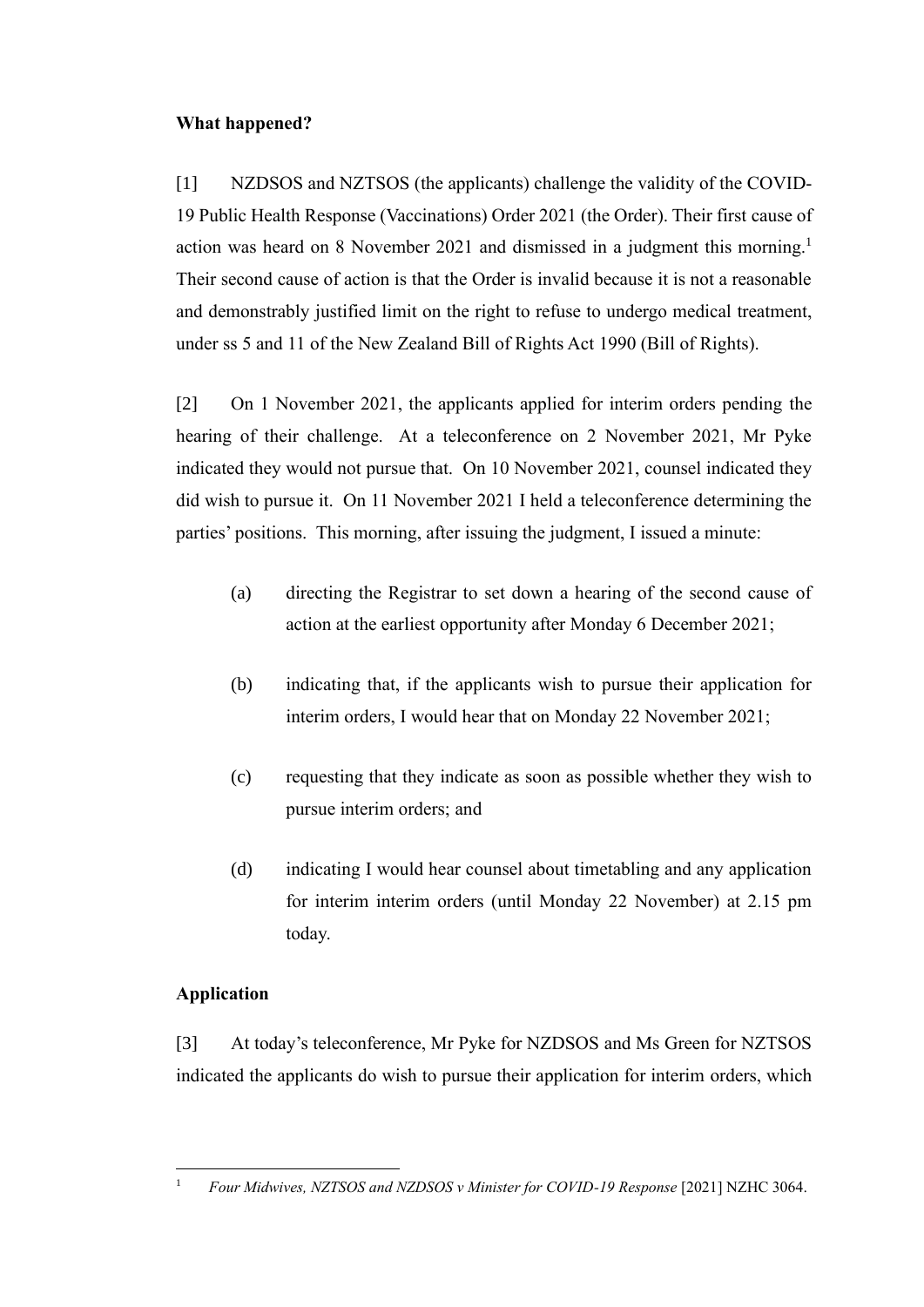will be heard on 22 November 2021. They apply for interim interim orders until that application is determined.

[4] The order sought is a declaration that:

... [t]he Crown ought not to enforce or take any further action that is, or would be, consequential on the requirements to be vaccinated made of groups identified under Part 7 and Part 9 of Schedule 2 to the COVID-19 Public Health Response (Vaccinations) Amendment Order (No 3) 2021.

#### **Submissions**

[5] Mr Pyke, for NZDSOS, submits that the concern is the potential under s 24 of the COVID-19 Public Health Response Act 2020 (the Act), for sole or small medical practices, that need face to face contact to function, to be directed to close. He submits that the concern is only about limited enforcement powers and the order sought would not have the effect of causing all manner of chaos. Ms Green, for NZTSOS, submits that some schools may have to close or some may not have teachers in front of classrooms from 15 November 2021, until the interim orders application is determined. She points to affidavits filed by members about their potential loss of employment and income, the effect on students' learning and the effect on communities where significant numbers of staff are affected. She also submits that the affidavits attest to the mess the Ministry of Education is making of directing how Auckland schools should reopen and that there is general confusion about that.

[6] Mr Jones, for the Crown, submits the interim order sought would amount to an extremely dramatic and wide-ranging order having adverse effects on the actions of the government, the plans of public and private institutions and on workers. He submits the effects of the order sought are unclear given that the Order places duties on parties other than the Crown. He submits granting the order sought would cause enormous inconvenience and disruption, may sow a degree of doubt in the minds of the public about the confidence they can have in the current public health measures, and may have direct public health impacts in terms of the uptake of the vaccine. He submits the difficulties for the applicants between 15 and 22 November 2021 of living without interim orders is more than outweighed by the public interest of the orders being granted.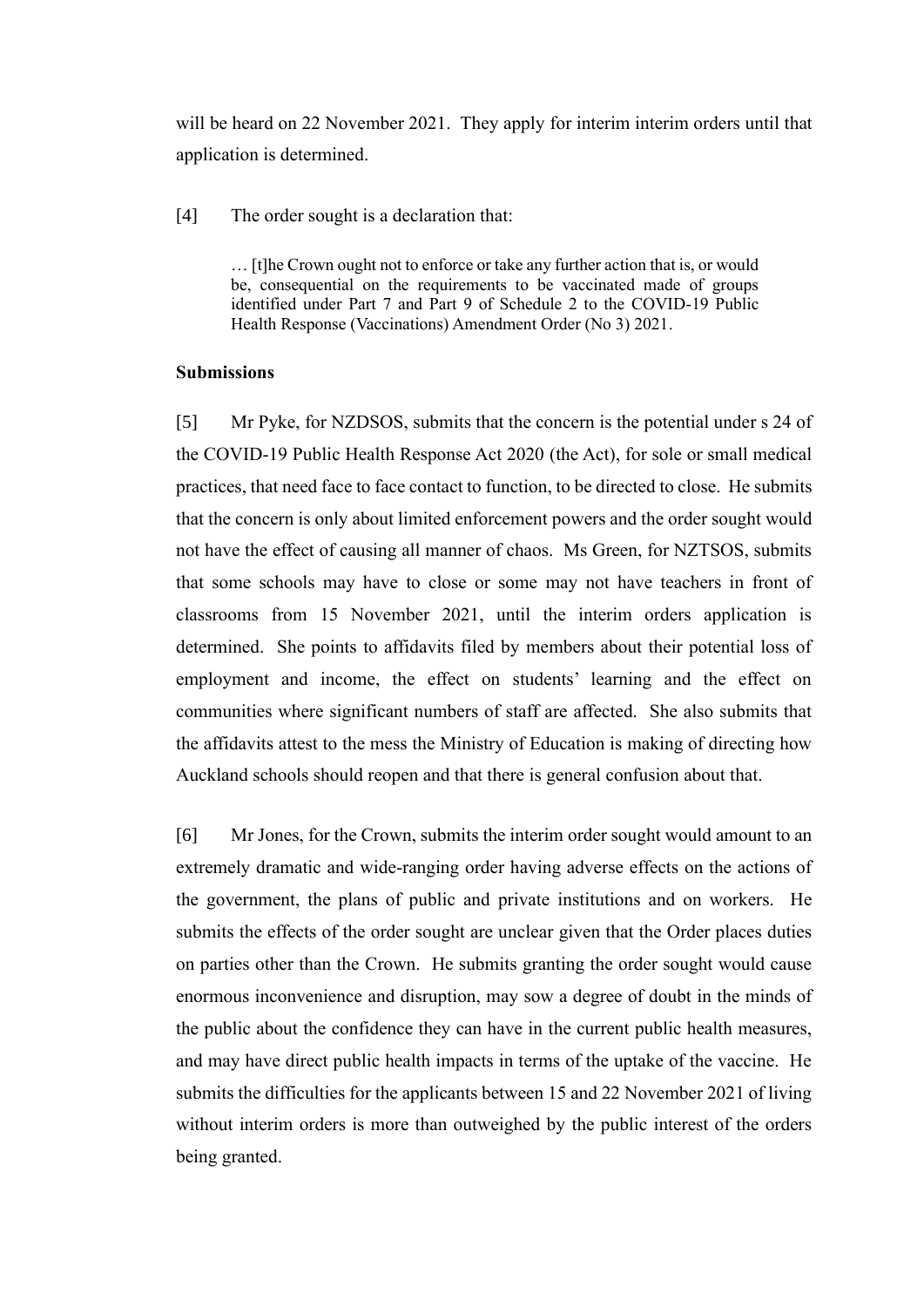### **Should interim interim orders be granted?**

[7] A full hearing of the application for interim orders will be held on Monday 22 November 2021. The application for interim interim orders from now until then is made on the basis of the Crown having not had the opportunity to file any evidence. The decision is made as a matter of urgency and my reasons are brief.

[8] Under s 15 of the Judicial Review Procedure Act 2016, the Court may make interim orders "if, in its opinion, it is necessary to do so to preserve the position of the applicant". The Court has a wide discretion to consider all the circumstances of the case in deciding whether to grant interim relief.<sup>2</sup> Making interim orders involves considering the seriousness of the question to be argued, the strength of the applicant's case, the balance of convenience between the parties and the overall justice of the case. Interim orders are usually intended to preserve the applicant's position as provided for in s 15.

[9] There is no doubt the question to be argued is serious. The right to refuse to undergo medical treatment is upheld by s 11 of the Bill of Rights. Parliament has passed the Act to combat the effects of a global pandemic on New Zealand.

[10] Three applications in the High Court to declare the Order at issue here invalid have now failed, in *GF v Minister of COVID-19 Response*, *Four Aviation Security Service Employees v Minister of Covid-19 Response*, and *Four Midwives, NZTSOS and NZDSOS v Minister for COVID-19 Response*. 3 In two of those cases, *GF* and *Four Aviation Security Employees*, the argument that the Order is invalid because it is not a reasonable and justified limit on the right under s 5 of the Bill of Rights was made and was unsuccessful. The context here is different, because it involves mandatory vaccination of health and education practitioners rather than border workers. And I have not seen the evidence yet. But those results do not suggest that the merits of the application here are likely to be particularly strong.

<sup>&</sup>lt;sup>2</sup> *Carlton & United Breweries Ltd v Minister of Customs* [1986] 1 NZLR 423 (CA) at 430.

<sup>3</sup> *GF v Minister of COVID-19 Response* [2021] NZHC 2526; *Four Aviation Security Service Employees v Minister of Covid-19 Response* [2021] NZHC 3012; *Four Midwives, NZTSOS and NZDSOS v Minister for COVID-19 Response*, above n [1.](#page-1-0)